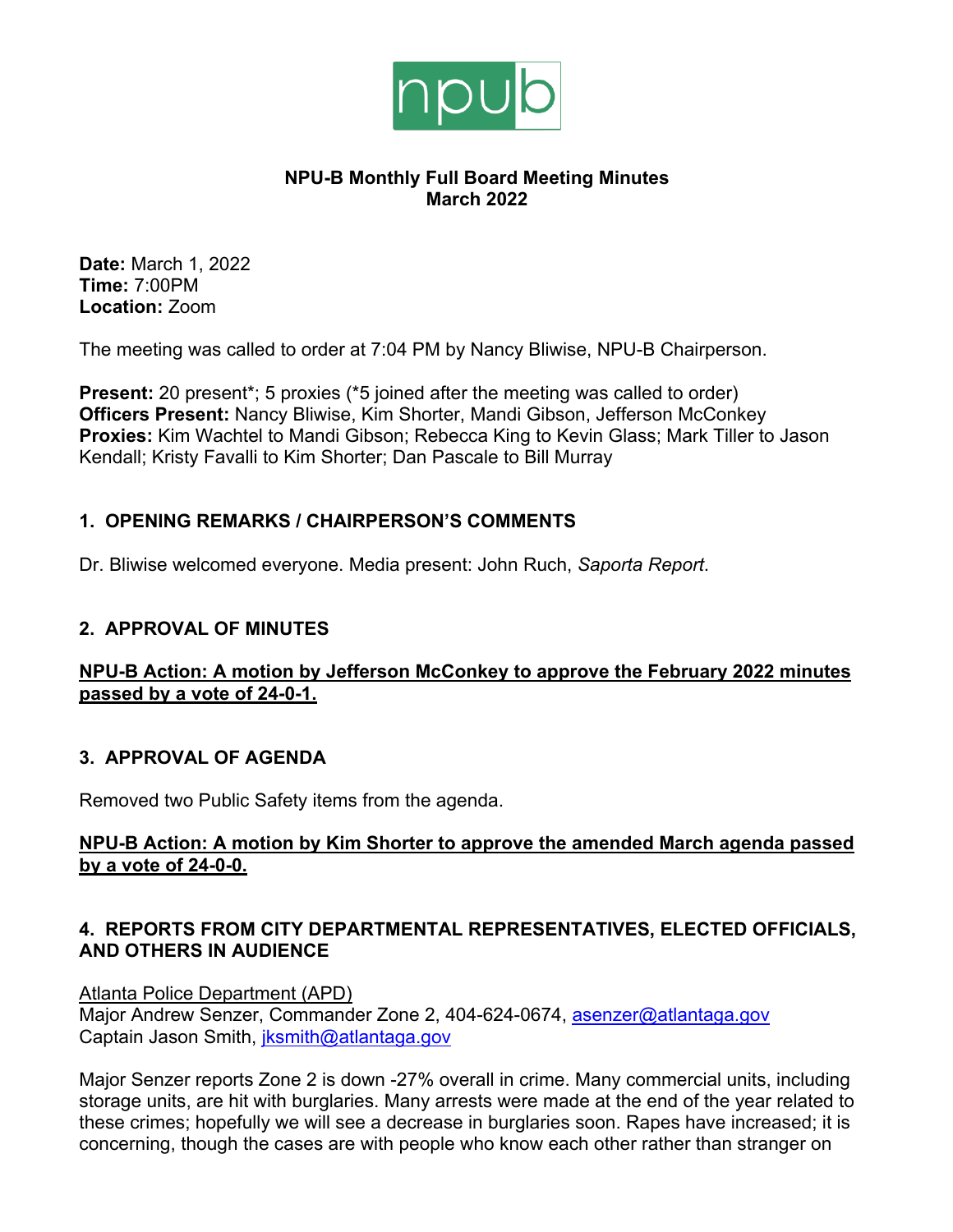

stranger and are hard to predict. Zone 2 has seen 50 guns stolen from cars to date this year; do not leave your gun in your car.

The Village Precinct has a target occupancy date of mid-May. Five new officers are assigned to the detail so far, without a loss from Maple Street Precinct.

APD is working with DA and Juvenile System to assist with water boys. DA office looking at banishments for repeat offenders, seizing cell phones, whether parents/guardians are involved or complicit, etc. to help mitigate. APD has made 15 water-boy related arrests to date this year.

Carjacking at West Paces/Peachtree – they have good video of the incident occurring. Victim was not injured; her car was recovered in DeKalb County and is being processed for evidence.

Car robbery at Home Depot – bike officers responded quickly. Canvassed the area for an hour and know what the perpetrator looks like; victim had superficial injuries.

Physical altercation at Piedmont Hospital – two elderly women got into an argument in parking deck, one was pushed to the ground and injured by a car driving by that was not involved in the altercation. Victim is in the hospital.

Atlanta Fire Rescue Department (AFRD) Main 404-546-4400, Station 21 404-546-4421 Battalion Chief Ken Mitchell, Battalion 6 Captain Carter, Station 21

Captain Carter reports AFRD has 172 recruits in various stages of training; they'll all hit the field at various times this year. Spring fire hydrant cleaning and checks will begin this month. Renovations at Roswell Road station should be complete and ready to move in this month.

A board member asked if the stations are back to helping with car seat safety; AFRD is, and you can call ahead or stop by for a check and ensure a certified fireman is available.

Atlanta Office of the Solicitors Judge Sylvia J Lee, 404-932-5566, silee@atlantaga.gov Hala Carey, Senior Assistant Solicitor, 404-658-6003, hcarey@atlantaga.gov 150 Garnett Street, 3rd floor 30303 Traffic Diversion inquiries: ptit@atlantaga.gov

Fight Against Blight action campaign beginning and will partner with interested NPUs to cleanup sections of communities that are needed. NPU-N, NPU-R and NPU-H are already participating this month; Hala would like NPU-B to participate if there is a location within our NPU community that needs cleaning up.

Senior Citizen Public Safety campaign will roll out in partnership with APD and AFRD; to be determined if it will be in-person or via Zoom. Hala is also working with Councilman Bond to coordinate. Mental health partnerships and planning mentioned last month are moving forward; Hala is currently planning an agenda and curriculum. More info to come. Hala is volunteering at Party on the Path. DUI Investigative Training in April is well attended by APD and DA office.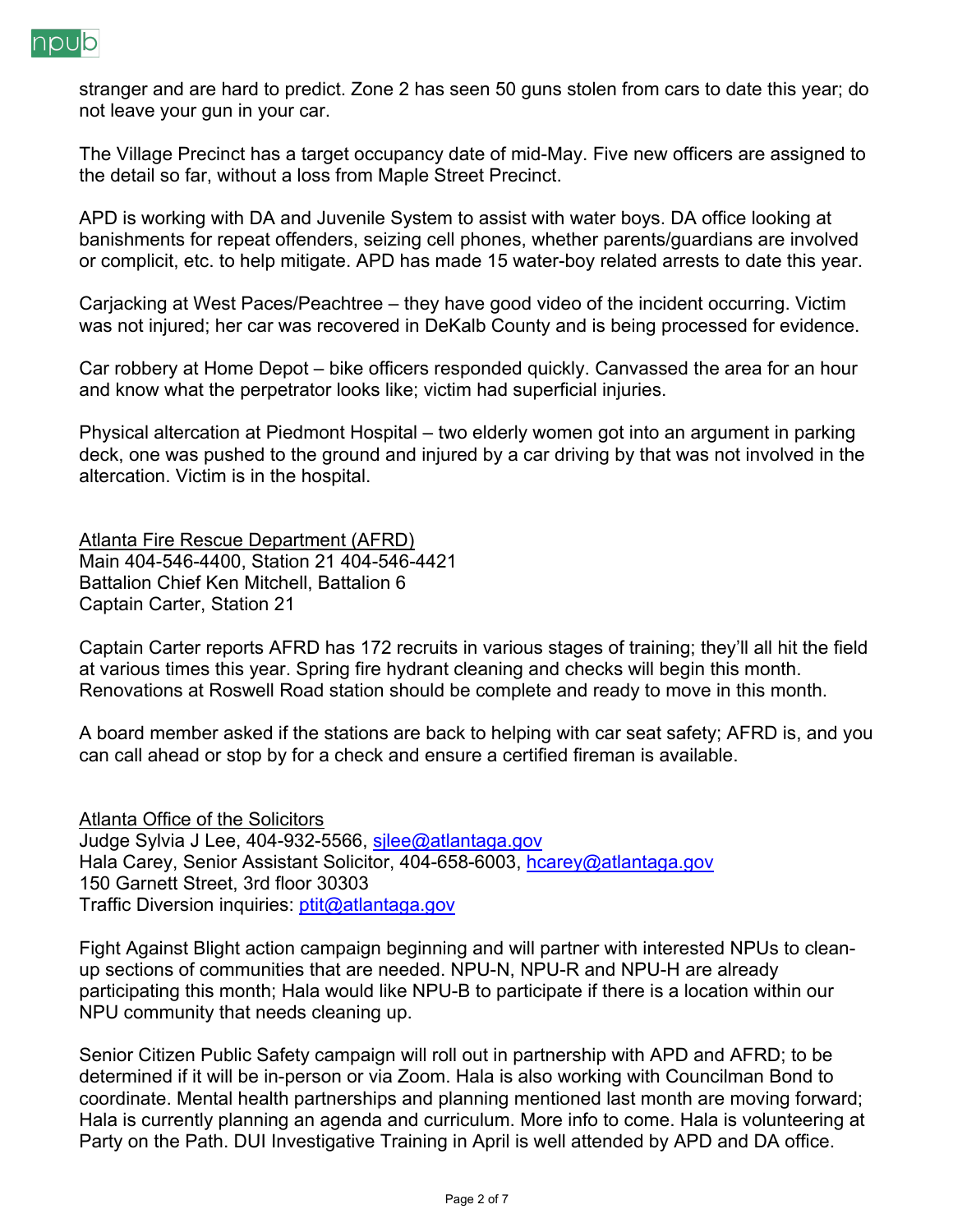

Fulton County District Attorney Community Prosecutor's Office Megan McCulloch, Zone 2, 678-362-1855, megan.mcculloch@fultoncountyga.gov

No report.

# Community-Oriented Policing

Inspector M. McMurray, Crime Prevention Inspector, 470-462-9036, mmcmurray@atlantaga.gov

Inspector McMurray will work with Crime Prevention and will regularly attend meetings.

MARTA Police Department (MPD) North Precinct 404-848-3902, itsmarta.com Major Frederico Jackson, 404-427-6047

Major Jackson reports he is a new transfer and MPD will be represented at NPU-B meetings again moving forward.

Total of 9 part-one incidents year to date for the North Precinct; 7 property crimes, 2 against person. Of the property crimes, 6 were vehicles and 3 guns were taken from those vehicles. MARTA has implemented new strategies to patrol Lindbergh Station to monitor vehicles.

MARTA bicycle patrol partners with APD bike patrol, focusing on Lindbergh, Morosgo, Peachtree and Lenox areas. Overtime detail is dedicated to Lenox Mall parking lot. Heavy presence is maintained at Lindbergh with heavy ridership and foot traffic with clubs. Police coverage is supplemented by protective specialists at other stations (Atlantic Station, Buckhead, Lenox).

Department of Watershed Management (DWM) 404-982-1480, atlantawatershed.org Louis Sheppard, 404-546-1181, cell 770-624-0793, *sheppard@atlantaga.gov* 

No report.

Department of Parks and Recreation (DPR) 404-546-6813, atlantaGA.gov/iparcs Erica Collins, Manager, eknox@atlantaga.gov Peachtree Hills Recreation Center (PHRC), 308 Peachtree Hills Ave

No report.

Department of Public Works Officer V. Ferguson, 678-221-8215, vferguson@atlantaga.gov SWEET Officer J. Walker, 470-698-6976, jawwalker@atlantaga.gov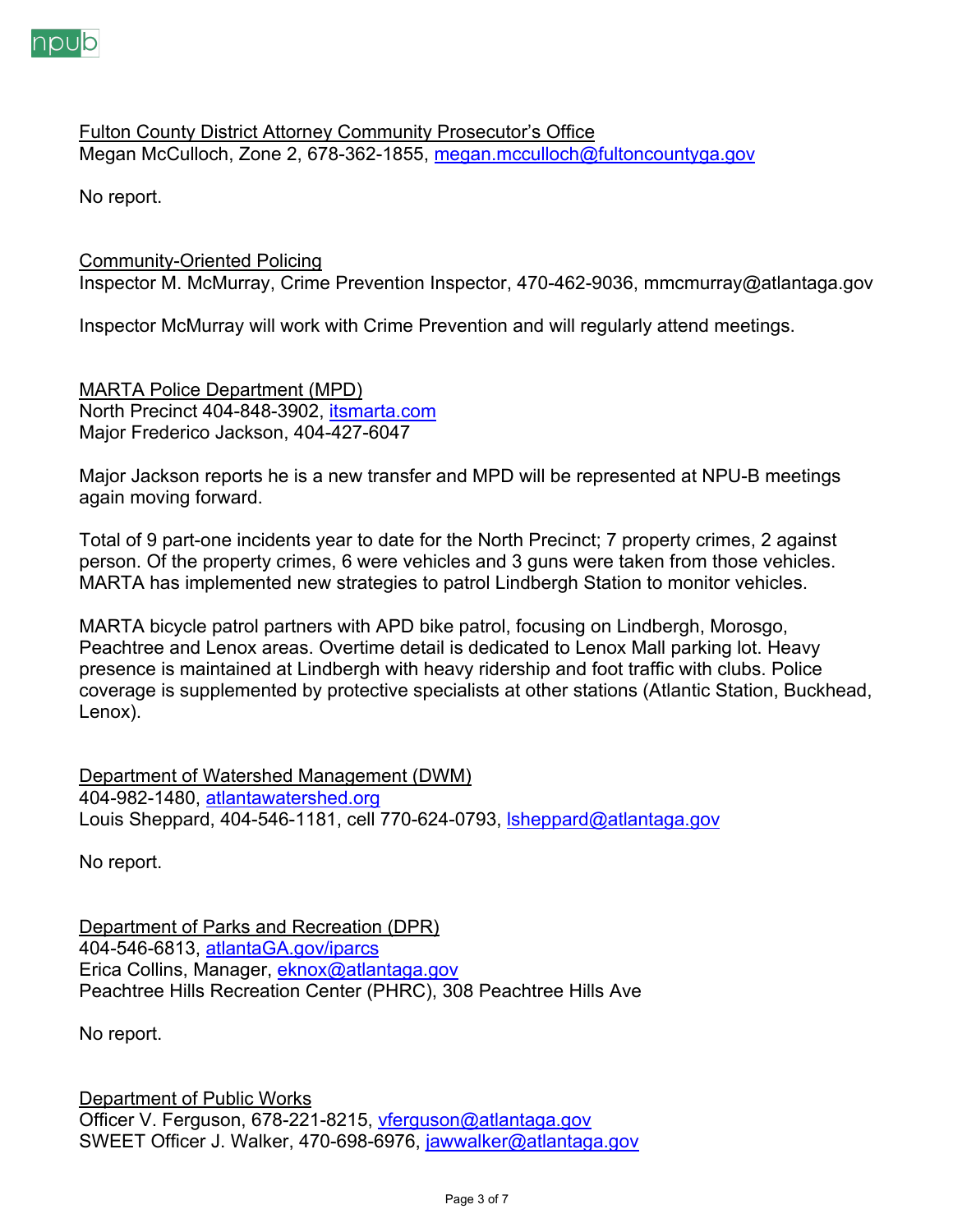

Officer Ferguson reminded everyone that weekly yard waste, recycling and solid waste has resumed. For more than 20 bags, submit a bulk pick-up online.

**Atlanta Department of Transportation** Josh Rowan, jrowan@atlantaga.gov

No report.

Code Enforcement Section, APD Community Services Division CodesRequests@AtlantaGA.gov, Report issues: 404-546-3800 Officer Willie Grayer, wgrayer@atlantaga.gov, 404-387-4688 Major Ailen Mitchell, 404-546-3809 or 404-323-1386 Supervisor Kanzada Wimberly, 404-546-3868 or 404-416-5781

90-day case activity report was distributed by email on Monday, 2/28/22 at 4:23PM by LiLing Parks. Officer Grayer introduced his new team members: Major Ailen Mitchell and Supervisor Kanzada Wimberly.

3200 Lenox – As of today, case number has decreased to 18. Officer Grayer working closely with the property manager when new cases are opened.

2479 Peachtree – Contractor confirmed they have applied with GDOT for the crosswalk on February 18; property manager confirmed on February 22 trees that were impeding the work have been removed.

A board member reports that 2510 Rivers has tree debris on the curb; Officer Grayer will check it out this week.

## ATL311

Barbara Dougherty, Community Affairs Coordinator, 470-698-5171, bdougherty@atlantaga.gov

Joy reminded everyone that PAD is available for non-emergency quality of life concerns. Call 3- 1-1 and press 1 to make a PAD referral.

ATL311 is hiring. Interested applicants can visit

https://atlantaga.taleo.net/careersection/coa\_general\_external/jobdetail.ftl?job=210943&lang=en &src=JB-5 to learn more.

Buckhead Coalition / Livable Buckhead / Buckhead Community Improvement District (CID) Jim Durrett, Buckhead Coalition President, thebuckheadcoalition.com/ Denise Starling, Livable Buckhead Executive Director, livablebuckhead.org Tony Peters, BCID Director of Capital Projects and Programs, buckheadcid.com

No report.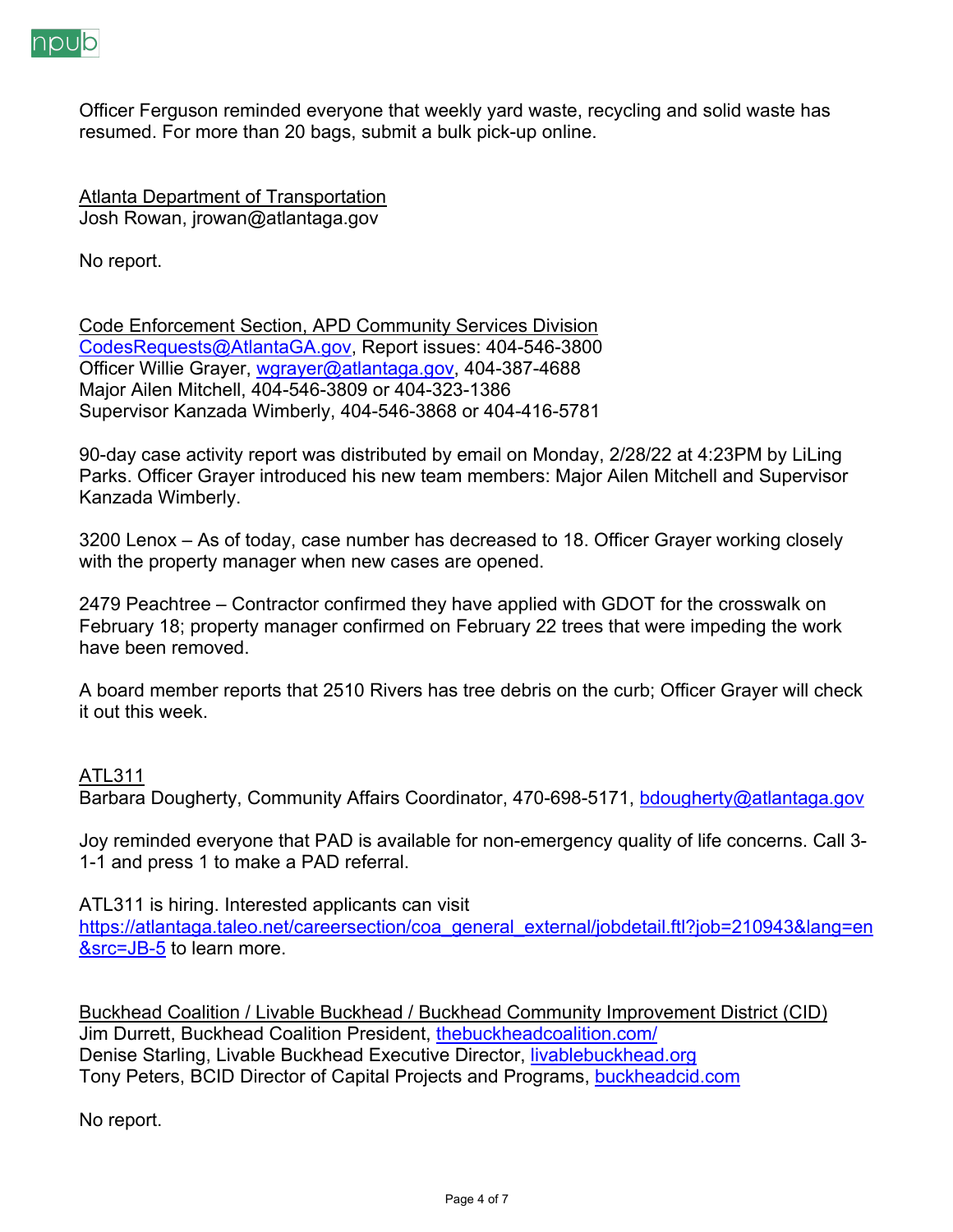

## **5. COMMENTS FROM ELECTED OFFICIALS**

District 6, Alex Wan; District 7, Howard Shook; District 8, Mary Norwood. No report.

### **6. COMMITTEE REPORTS**

APAB Report was distributed by email on Tuesday, 3/1/22 at 4:16PM by Richard Rauh.

### **A. PUBLIC SAFETY COMMITTEE**

Bryan Steed, Chair; Sherri Tanner, Vice Chair.

Del Frisco's Grille / 3376 Peachtree Road / Approved Change of agent. The committee voted 5-0-0 to approve.

CVS 5731 / 3221 Peachtree Road / Approved Change of agent. The committee voted 7-0-0 to approve.

### **NPU-B action: A motion by Jefferson McConkey to approve the consent agenda passed by a vote of 25-0-0.**

Hotel Colee Lobby Bar / 3377 Peachtree Road / Deferred Hotel Colee Rooftop Bar / 3377 Peachtree Road / Deferred Hotel Colee Restaurant / 3377 Peachtree Road / Deferred Change of agent.

Stagecoach / 34 Irby Avenue / Deferred Change of ownership.

#### **B. DEVELOPMENT, TRANSPORTATION and SPECIAL PROJECTS COMMITTEE**

Jason Kendall, Chair; Abbie Shepherd, Vice Chair.

No report.

#### **C. ZONING COMMITTEE**

Bill Murray, Chair; Kim Shorter, Vice Chair.

V-21-330 / 4234 West Club Lane

Applicant seeks a variance to reduce the rear yard setback from 20 feet to 9.8 feet. The committee voted 11-0-0 to approve the revised site plan.

#### **NPU-B action: A motion by Jefferson McConkey to approve the consent agenda passed by a vote of 25-0-0.**

V-22-11 / 855 Kenry Court / Presented to full board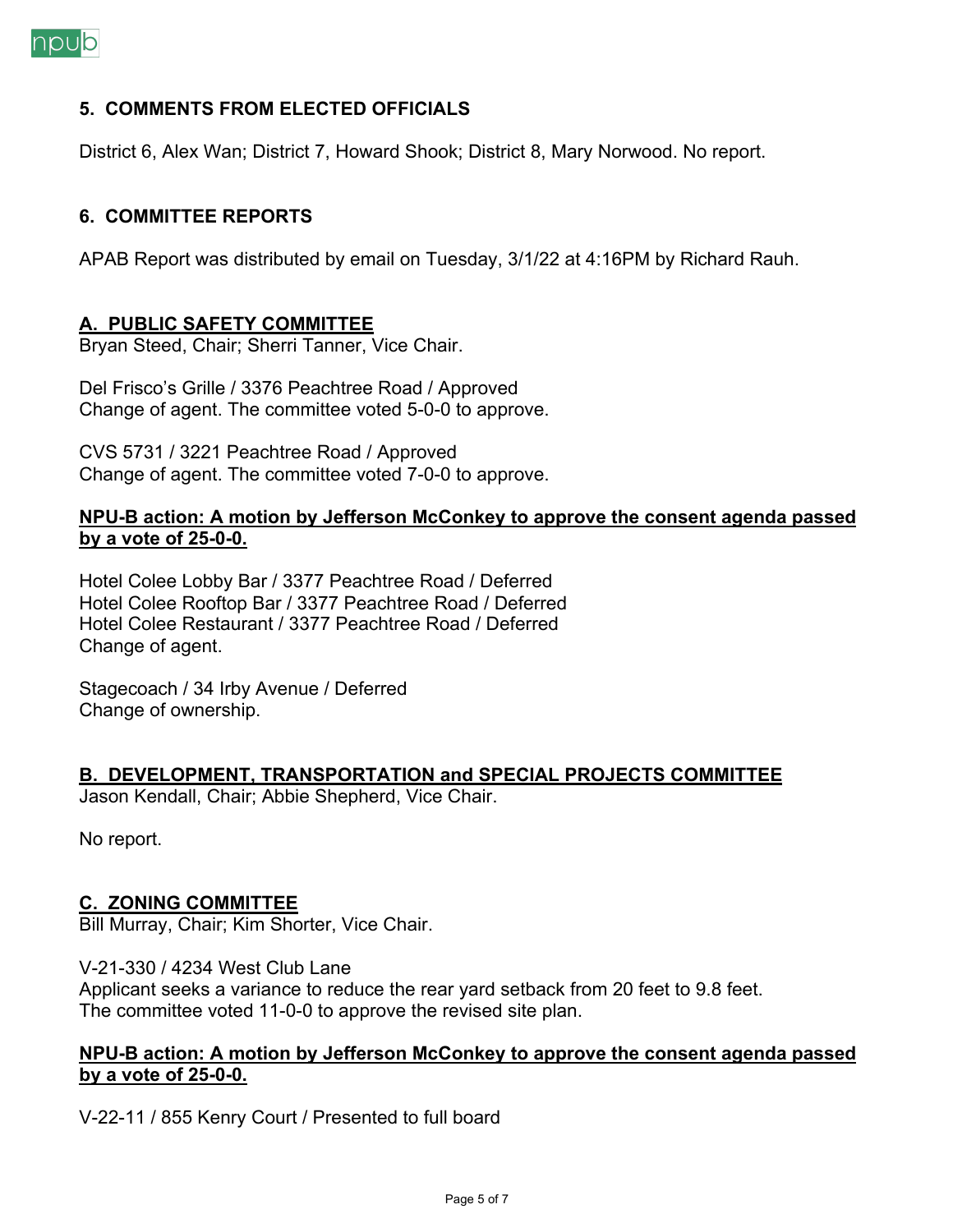

Applicant seeks a special exception to allow active recreation in a yard adjacent to a street and to increase the height of a fence in the half-depth front yard from 4 feet to 5 feet.

### **NPU-B action: A motion by Kim Shorter to approve V-22-11 passed by a vote of 24-0-1.**

V-21-219 (Amended) / 115 Laurel Drive / No Vote

Applicant seeks a variance from the zoning regulation to 1) exceed the lot coverage from 40 percent to 53.55 percent and 2) reduce the rear yard setback from 20 feet to 6 feet for the installation of a pool in the rear yard.

#### Z-22-12 / 3537 Roxboro Road / Deferred

Applicant seeks to rezone the property from the R-3 (Single-family residential, minimum lot size 0.41 acres) zoning designation to the MR-3 (multi-family residential, maximum floor area ratio of 0.696) zoning designation.

## **7. PLANNER'S REPORT**

Jessica Lavandier, Assistant Director, 404-865-8522, jlavandier@atlantaga.gov

Jessica noted NPU University Parliamentary Procedures will be March 10. Learn more at https://www.npuatlanta.org/copy-of-community-planner-certificate or 404-546-0158.

Capital Improvement online portal for project requests at https://www.atlantaga.gov/government/departments/city-planning/2021-2025-cie-update.

Short-term rental ordinance began today; the complete ordinance and details regarding registration are at https://www.atlantaga.gov/government/departments/city-planning/ordinancesregulations/short-term-rental. Contact str@atlantaga.gov for specific questions.

## **8. MATTERS FOR VOTING**

None.

## **9. PRESENTATIONS**

None.

## **10. OLD BUSINESS**

None.

## **11. NEW BUSINESS**

Board member Robert Patterson presented the Sarah Smith Garden Project for consideration for the 2022 Community Impact Grant.